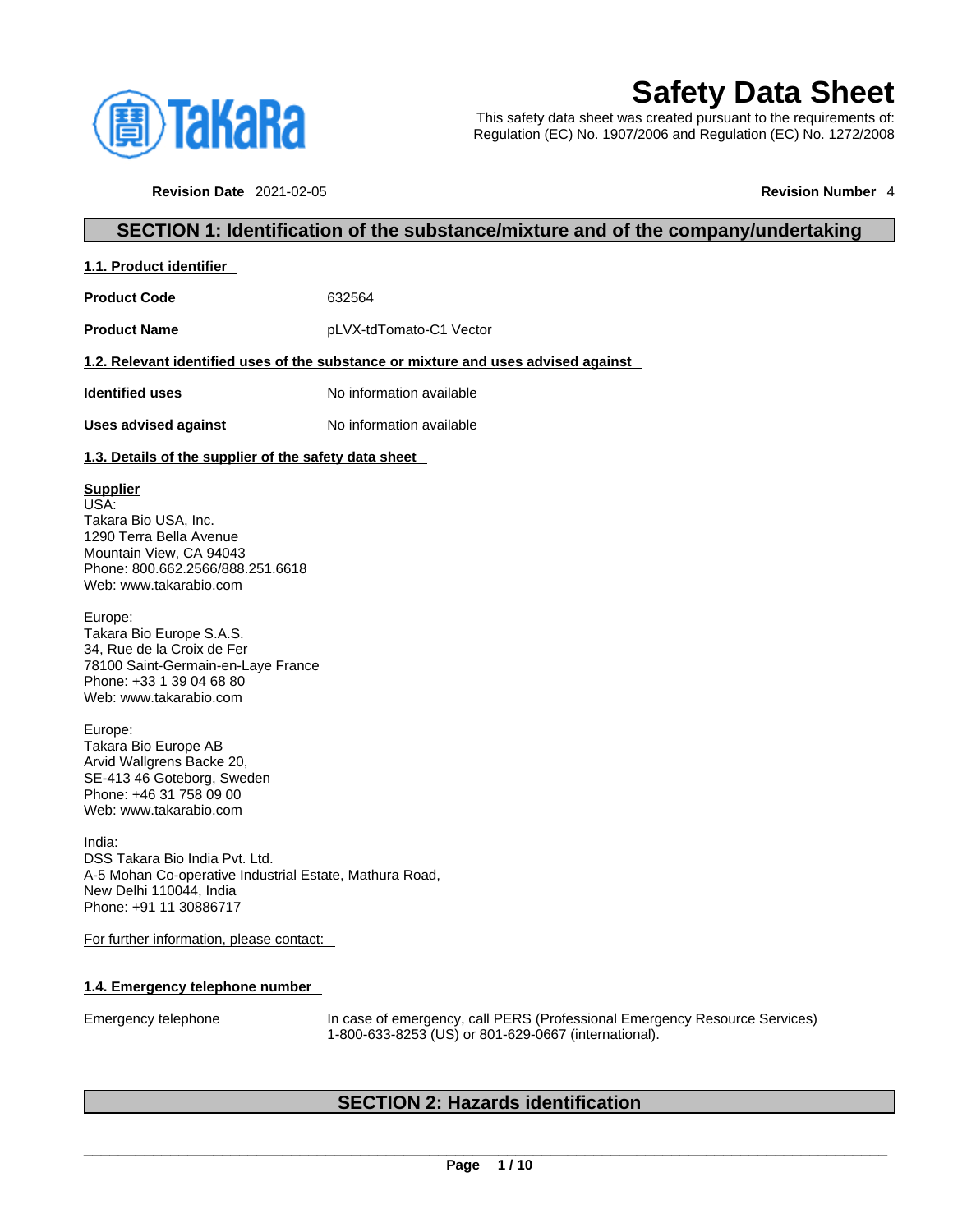# **2.1. Classification of the substance or mixture**

*Regulation (EC) No 1272/2008*  This mixture is classified as not hazardous according to regulation (EC) 1272/2008 [CLP]

#### **2.2. Label elements**

This mixture is classified as not hazardous according to regulation (EC) 1272/2008 [CLP] **Hazard statements** This mixture is classified as not hazardous according to regulation (EC) 1272/2008 [CLP]

#### **2.3. Other hazards**

No information available.

# **SECTION 3: Composition/information on ingredients**

#### **3.1 Substances**

Not applicable

**3.2 Mixtures** 

## **Full text of H- and EUH-phrases: see section 16**

*Acute Toxicity Estimate No information available* 

This product does not contain candidate substances of very high concern at a concentration >=0.1% (Regulation (EC) No. 1907/2006 (REACH), Article 59)

# **SECTION 4: First aid measures**

# **4.1. Description of first aid measures**

| <b>Inhalation</b>                                                | Remove to fresh air.                                                                                                    |
|------------------------------------------------------------------|-------------------------------------------------------------------------------------------------------------------------|
| Eye contact                                                      | Rinse thoroughly with plenty of water for at least 15 minutes, lifting lower and upper eyelids.<br>Consult a physician. |
| <b>Skin contact</b>                                              | Wash skin with soap and water. In the case of skin irritation or allergic reactions see a<br>physician.                 |
| Ingestion                                                        | Clean mouth with water and drink afterwards plenty of water.                                                            |
| 4.2. Most important symptoms and effects, both acute and delayed |                                                                                                                         |
| <b>Symptoms</b>                                                  | No information available.                                                                                               |
|                                                                  | 4.3. Indication of any immediate medical attention and special treatment needed                                         |
| Note to physicians                                               | Treat symptomatically.                                                                                                  |

# **SECTION 5: Firefighting measures**

## **5.1. Extinguishing media**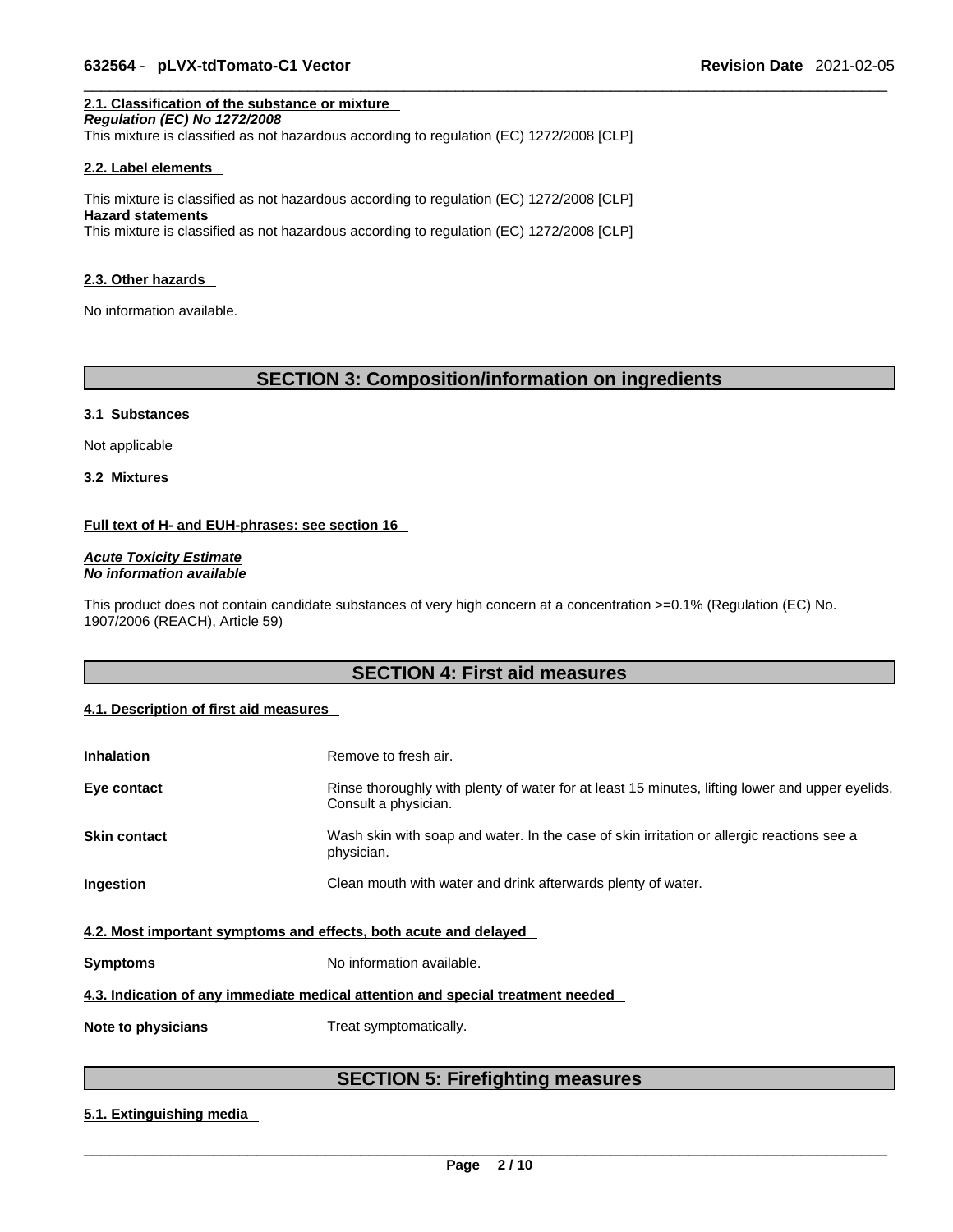| <b>Suitable Extinguishing Media</b>                                        | Use extinguishing measures that are appropriate to local circumstances and the<br>surrounding environment.                            |
|----------------------------------------------------------------------------|---------------------------------------------------------------------------------------------------------------------------------------|
| <b>Large Fire</b>                                                          | CAUTION: Use of water spray when fighting fire may be inefficient.                                                                    |
| Unsuitable extinguishing media                                             | Do not scatter spilled material with high pressure water streams.                                                                     |
| 5.2. Special hazards arising from the substance or mixture                 |                                                                                                                                       |
| No information available.<br>Specific hazards arising from the<br>chemical |                                                                                                                                       |
| 5.3. Advice for firefighters                                               |                                                                                                                                       |
| Special protective equipment for<br>fire-fighters                          | Firefighters should wear self-contained breathing apparatus and full firefighting turnout<br>gear. Use personal protection equipment. |
|                                                                            | <b>SECTION 6: Accidental release measures</b>                                                                                         |
|                                                                            | 6.1. Personal precautions, protective equipment and emergency procedures                                                              |
| <b>Personal precautions</b>                                                | Ensure adequate ventilation.                                                                                                          |
| For emergency responders                                                   | Use personal protection recommended in Section 8.                                                                                     |
| 6.2. Environmental precautions                                             |                                                                                                                                       |
| <b>Environmental precautions</b>                                           | See Section 12 for additional Ecological Information.                                                                                 |
| 6.3. Methods and material for containment and cleaning up                  |                                                                                                                                       |
| <b>Methods for containment</b>                                             | Prevent further leakage or spillage if safe to do so.                                                                                 |
| Methods for cleaning up                                                    | Take up mechanically, placing in appropriate containers for disposal.                                                                 |
| Prevention of secondary hazards                                            | Clean contaminated objects and areas thoroughly observing environmental regulations.                                                  |
| 6.4. Reference to other sections                                           |                                                                                                                                       |
| <b>Reference to other sections</b>                                         | See section 8 for more information. See section 13 for more information.                                                              |
|                                                                            | <b>SECTION 7: Handling and storage</b>                                                                                                |
| 7.1. Precautions for safe handling                                         |                                                                                                                                       |

**Advice on safe handling** Ensure adequate ventilation. **General hygiene considerations** Handle in accordance with good industrial hygiene and safety practice.

**7.2. Conditions for safe storage, including any incompatibilities**

**Storage Conditions** Keep container tightly closed in a dry and well-ventilated place.

# **7.3. Specific end use(s)**

**Identified uses**

# **SECTION 8: Exposure controls/personal protection**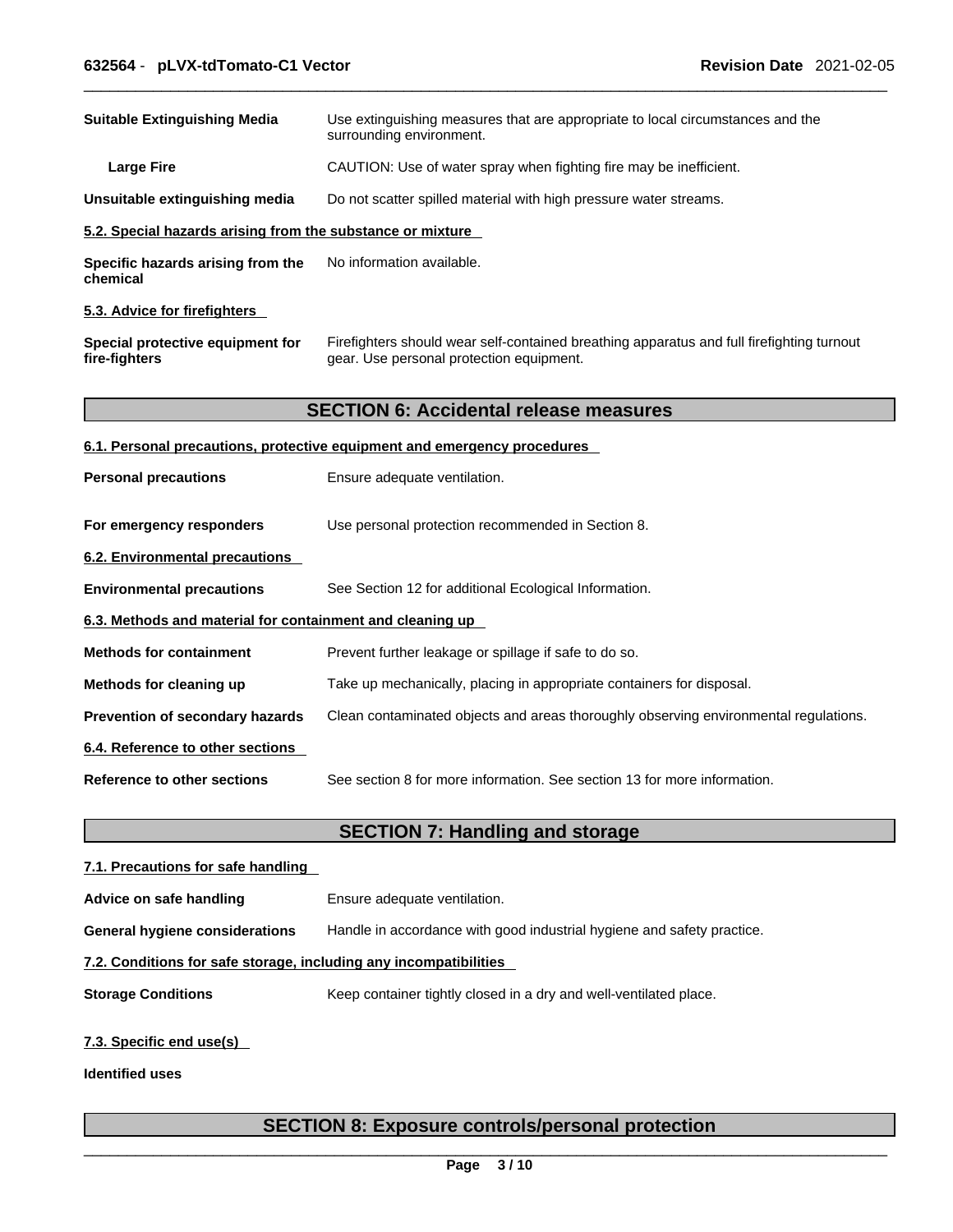# **8.1. Control parameters**

**Exposure Limits** This product, as supplied, does not contain any hazardous materials with occupational exposure limits established by the region specific regulatory bodies.

# **Biological occupational exposure limits**

This product, as supplied, does not contain any hazardous materials with biological limits established by the region specific regulatory bodies.

| Derived No Effect Level (DNEL)<br><b>Predicted No Effect Concentration</b><br>(PNEC) | No information available.<br>No information available.                                                                                                                      |
|--------------------------------------------------------------------------------------|-----------------------------------------------------------------------------------------------------------------------------------------------------------------------------|
| 8.2. Exposure controls                                                               |                                                                                                                                                                             |
| <b>Personal Protective Equipment</b>                                                 |                                                                                                                                                                             |
| Eye/face protection                                                                  | No special protective equipment required.                                                                                                                                   |
| Skin and body protection                                                             | No special protective equipment required.                                                                                                                                   |
| <b>Respiratory protection</b>                                                        | No protective equipment is needed under normal use conditions. If exposure limits are<br>exceeded or irritation is experienced, ventilation and evacuation may be required. |
| General hygiene considerations                                                       | Handle in accordance with good industrial hygiene and safety practice.                                                                                                      |
| <b>Environmental exposure controls</b>                                               | No information available.                                                                                                                                                   |

# **SECTION 9: Physical and chemical properties**

# **9.1. Information on basic physical and chemical properties**

| <b>Physical state</b> | Liauid                   |
|-----------------------|--------------------------|
| Appearance            | Clear, colorless         |
| Color                 | Clear                    |
| Odor                  | Odorless.                |
| <b>Odor Threshold</b> | No information available |
|                       |                          |
|                       |                          |

| Property                         | Values            | Remarks • Method         |  |
|----------------------------------|-------------------|--------------------------|--|
| Melting point / freezing point   | No data available | None known               |  |
| Boiling point/boiling range (°C) | No data available | None known               |  |
| Flammability (solid, gas)        | No data available | None known               |  |
| Flammability Limit in Air        |                   | None known               |  |
| Upper flammability limit:        | No data available |                          |  |
| Lower flammability limit:        | No data available |                          |  |
| Flash point                      | No data available | Open cup                 |  |
| Autoignition temperature         | No data available | None known               |  |
| <b>Decomposition temperature</b> |                   | None known               |  |
| pН                               |                   | None known               |  |
| pH (as aqueous solution)         | No data available | No information available |  |
| Kinematic viscosity              | No data available | None known               |  |
| <b>Dynamic Viscosity</b>         | No data available | None known               |  |
| Water solubility                 | No data available | None known               |  |
| Solubility in other solvents     | No data available | None known               |  |
| <b>Partition coefficient</b>     | No data available | None known               |  |
| Vapor pressure                   | No data available | None known               |  |
| <b>Relative density</b>          |                   | None known               |  |
|                                  |                   |                          |  |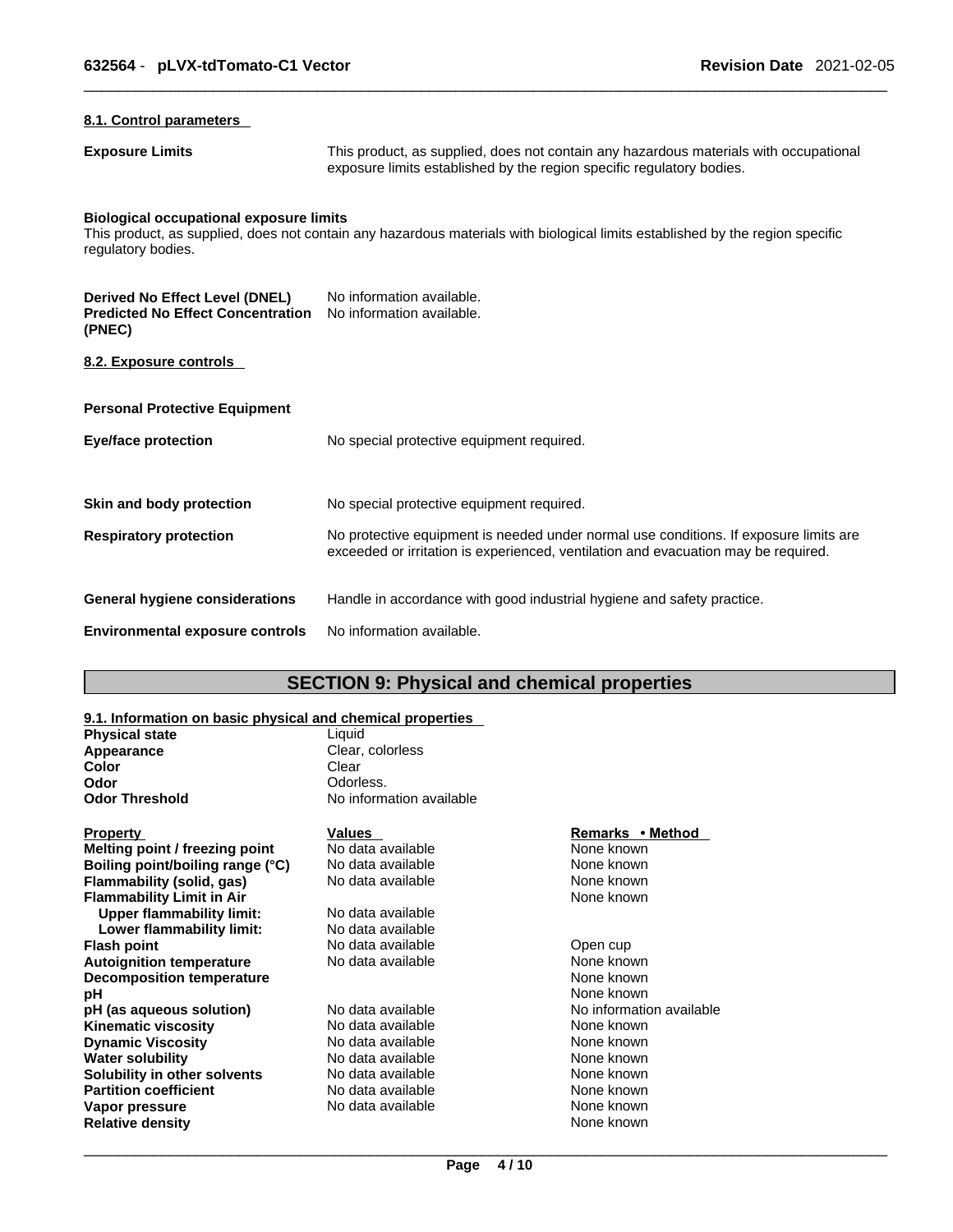| <b>Bulk Density</b>               | No data available        |
|-----------------------------------|--------------------------|
| <b>Liquid Density</b>             | No data available        |
| Vapor density                     | No data available        |
| <b>Particle characteristics</b>   |                          |
| <b>Particle Size</b>              | No information available |
| <b>Particle Size Distribution</b> | No information available |

## **9.2. Other information**

*9.2.1. Information with regard to physical hazard classes* Not applicable

*9.2.2. Other safety characteristics* No information available

| <b>SECTION 10: Stability and reactivity</b> |  |  |
|---------------------------------------------|--|--|
|---------------------------------------------|--|--|

**None known** 

# **10.1. Reactivity**

**Reactivity No information available.** 

**10.2. Chemical stability** 

**Stability** Stable under normal conditions.

**Explosion Data Sensitivity to mechanical impact** None. **Sensitivity to static discharge** None.

**10.3. Possibility of hazardous reactions**

**Possibility of hazardous reactions** None under normal processing.

**10.4. Conditions to avoid** 

**Conditions to avoid** None known based on information supplied.

**10.5. Incompatible materials**

**Incompatible materials** None known based on information supplied.

# **10.6. Hazardous decomposition products**

**Hazardous Decomposition Products** None known based on information supplied.

# **SECTION 11: Toxicological information**

# **11.1. Information on hazard classes as defined in Regulation (EC) No 1272/2008**

# **Information on likely routes of exposure**

# **Product Information**

| <b>Inhalation</b>   | Specific test data for the substance or mixture is not available. |
|---------------------|-------------------------------------------------------------------|
| Eye contact         | Specific test data for the substance or mixture is not available. |
| <b>Skin contact</b> | Specific test data for the substance or mixture is not available. |
| Ingestion           | Specific test data for the substance or mixture is not available. |

**<u>Symptoms related to the physical, chemical and toxicological characteristics</u>**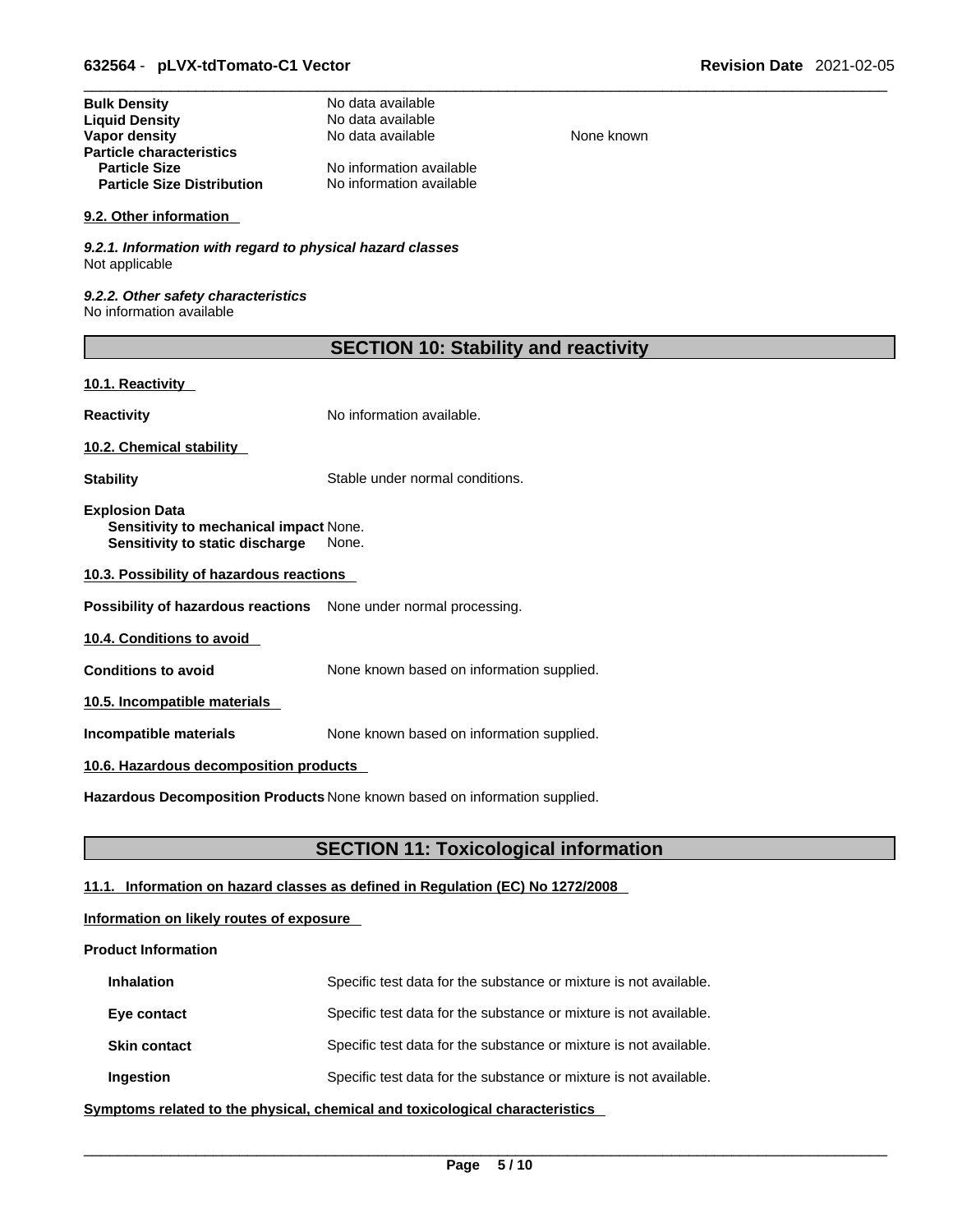**Symptoms** No information available.

**Numerical measures of toxicity**

# **Acute toxicity**

| Delayed and immediate effects as well as chronic effects from short and long-term exposure |                                                                                   |  |  |
|--------------------------------------------------------------------------------------------|-----------------------------------------------------------------------------------|--|--|
| <b>Skin corrosion/irritation</b>                                                           | No information available.                                                         |  |  |
| Serious eye damage/eye irritation                                                          | No information available.                                                         |  |  |
| Respiratory or skin sensitization                                                          | No information available.                                                         |  |  |
| Germ cell mutagenicity                                                                     | No information available.                                                         |  |  |
| Carcinogenicity                                                                            | No information available.                                                         |  |  |
| <b>Reproductive toxicity</b>                                                               | No information available.                                                         |  |  |
| <b>STOT - single exposure</b>                                                              | No information available.                                                         |  |  |
| <b>STOT - repeated exposure</b>                                                            | No information available.                                                         |  |  |
| <b>Aspiration hazard</b>                                                                   | No information available.                                                         |  |  |
| 11.2. Information on other hazards                                                         |                                                                                   |  |  |
| 11.2.1. Endocrine disrupting properties                                                    |                                                                                   |  |  |
| <b>Endocrine disrupting properties</b>                                                     | No information available.                                                         |  |  |
| 11.2.2. Other information                                                                  |                                                                                   |  |  |
| Other adverse effects                                                                      | No information available.                                                         |  |  |
|                                                                                            | <b>SECTION 12: Ecological information</b>                                         |  |  |
| 12.1. Toxicity                                                                             |                                                                                   |  |  |
| <b>Ecotoxicity</b>                                                                         | The environmental impact of this product has not been fully investigated.         |  |  |
| <b>Unknown aquatic toxicity</b>                                                            | Contains 0.79164 % of components with unknown hazards to the aquatic environment. |  |  |
| 12.2. Persistence and degradability                                                        |                                                                                   |  |  |
| <b>Persistence and degradability</b>                                                       | No information available.                                                         |  |  |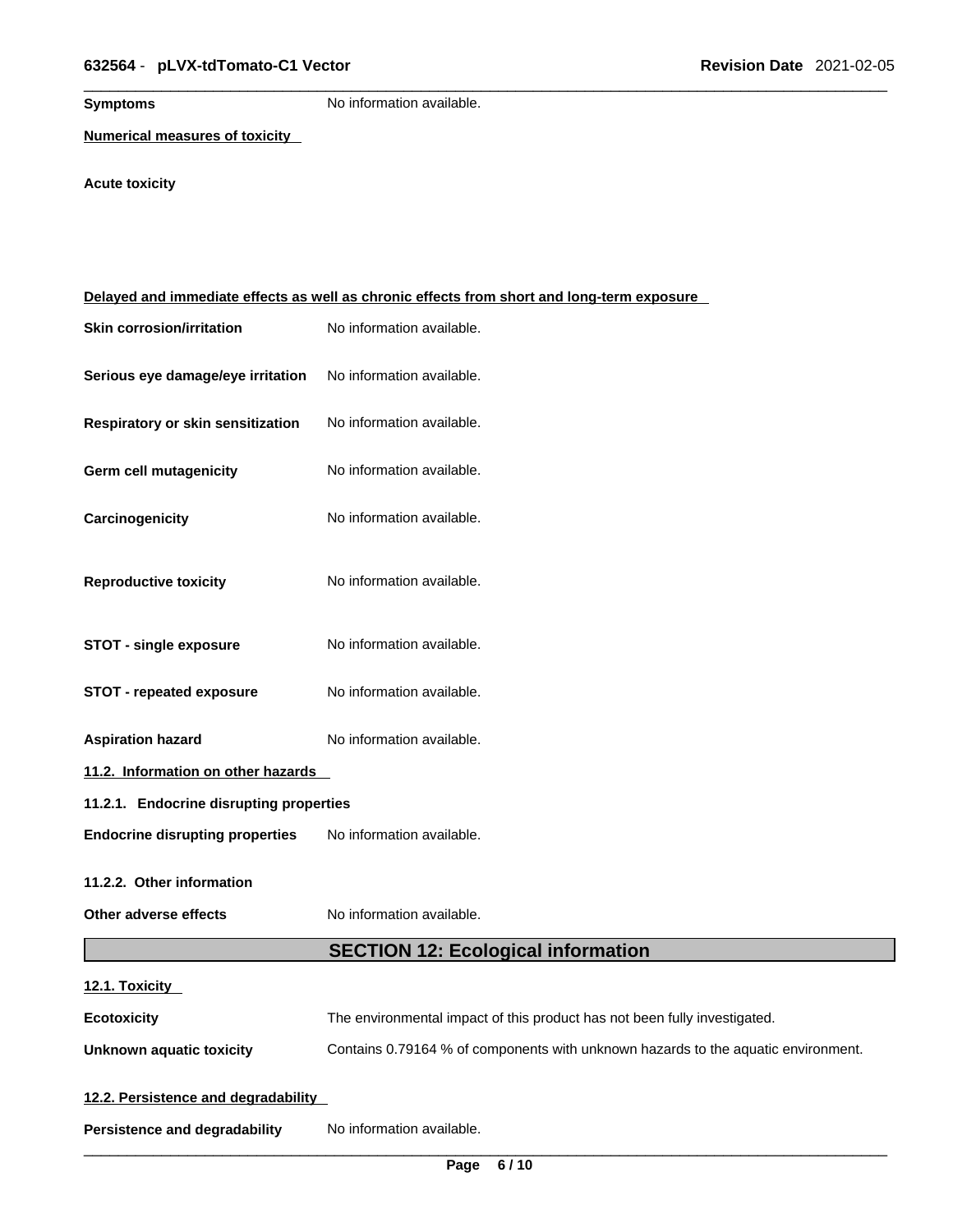# **12.3. Bioaccumulative potential**

**Bioaccumulation** No information available.

**12.4. Mobility in soil** 

**Mobility in soil Mobility in soil No** information available.

**12.5. Results of PBT and vPvB assessment**

**PBT** and **vPvB** assessment No information available.

# **12.6. Endocrine disrupting properties**

**Endocrine disrupting properties** No information available.

# **12.7. Other adverse effects**

No information available.

# **SECTION 13: Disposal considerations**

## **13.1. Waste treatment methods**

| Waste from residues/unused | Dispose of in accordance with local regulations. Dispose of waste in accordance with |
|----------------------------|--------------------------------------------------------------------------------------|
| products                   | environmental legislation.                                                           |
| Contaminated packaging     | Do not reuse empty containers.                                                       |

# **SECTION 14: Transport information**

| IATA        |                                                             |                                           |
|-------------|-------------------------------------------------------------|-------------------------------------------|
|             | 14.1 UN number or ID number<br>14.2 UN proper shipping name | Not regulated<br>No information available |
|             | 14.3 Transport hazard class(es)                             | Not regulated                             |
|             | 14.4 Packing group                                          | Not regulated                             |
|             | 14.5 Environmental hazards                                  | Not applicable                            |
|             | 14.6 Special precautions for user                           |                                           |
|             | <b>Special Provisions</b>                                   | None                                      |
| <b>IMDG</b> |                                                             |                                           |
|             | 14.1 UN number or ID number                                 | Not regulated                             |
|             | 14.2 UN proper shipping name                                | No information available                  |
|             | 14.3 Transport hazard class(es)                             | Not regulated                             |
|             | 14.4 Packing group                                          | Not regulated                             |
|             | 14.5 Environmental hazards                                  | Not applicable                            |
|             | 14.6 Special precautions for user                           |                                           |
|             | <b>Special Provisions</b>                                   | None                                      |
|             | 14.7 Maritime transport in bulk                             | No information available                  |
|             | according to IMO instruments                                |                                           |
| <b>RID</b>  |                                                             |                                           |
|             | 14.1 UN number or ID number                                 | Not regulated                             |
|             | 14.2 UN proper shipping name                                | No information available                  |
|             | 14.3 Transport hazard class(es)                             | Not regulated                             |
|             | 14.4 Packing group                                          | Not regulated                             |
|             | 14.5 Environmental hazards                                  | Not applicable                            |
|             | 14.6 Special precautions for user                           |                                           |
|             |                                                             |                                           |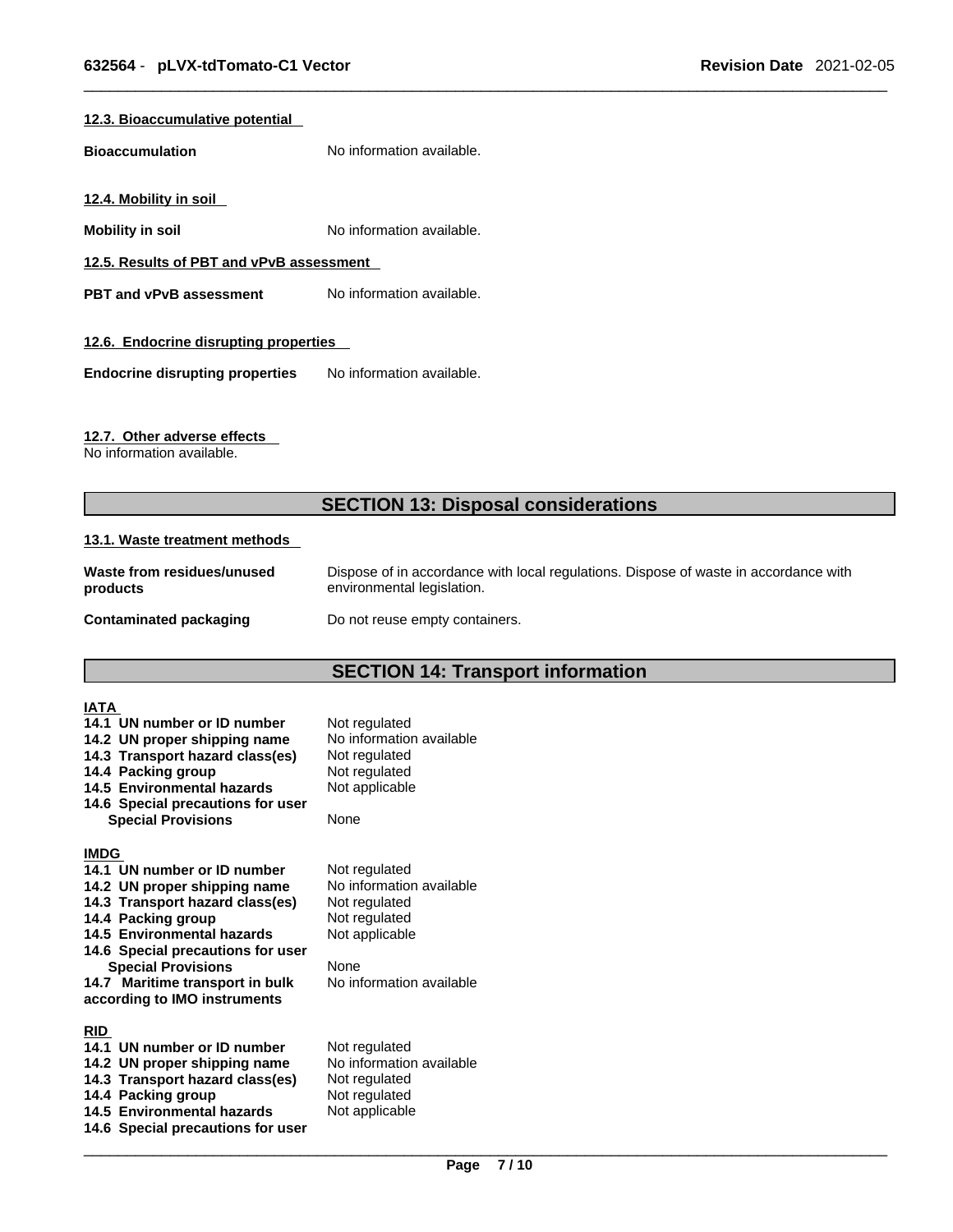**Special Provisions** None

| <b>ADR</b><br>14.1 UN number or ID number<br>14.2 UN proper shipping name<br>14.3 Transport hazard class(es) | Not regulated<br>No information available<br>Not regulated |
|--------------------------------------------------------------------------------------------------------------|------------------------------------------------------------|
| 14.4 Packing group                                                                                           | Not regulated                                              |
| 14.5 Environmental hazards                                                                                   | Not applicable                                             |
| 14.6 Special precautions for user                                                                            |                                                            |
| <b>Special Provisions</b>                                                                                    | None                                                       |

# **SECTION 15: Regulatory information**

## **15.1. Safety, health and environmental regulations/legislation specific for the substance or mixture**

#### **European Union**

Take note of Directive 98/24/EC on the protection of the health and safety of workers from the risks related to chemical agents at work.

#### **Authorizations and/or restrictions on use:**

This product does not contain substances subject to authorization (Regulation (EC) No. 1907/2006 (REACH), Annex XIV) This product does not contain substances subject to restriction (Regulation (EC) No. 1907/2006 (REACH), Annex XVII)

#### **Persistent Organic Pollutants**

Not applicable

**Ozone-depleting substances (ODS) regulation (EC) 1005/2009**

Not applicable

| <b>International Inventories</b> |  |
|----------------------------------|--|
| <b>TSCA</b>                      |  |
| <b>DSL/NDSL</b>                  |  |
| <b>EINECS/ELINCS</b>             |  |
| <b>ENCS</b>                      |  |
| <b>IECSC</b>                     |  |
| <b>KECL</b>                      |  |
| <b>PICCS</b>                     |  |
| <b>AICS</b>                      |  |

 **Legend:** 

 **TSCA** - United States Toxic Substances Control Act Section 8(b) Inventory  **DSL/NDSL** - Canadian Domestic Substances List/Non-Domestic Substances List  **EINECS/ELINCS** - European Inventory of Existing Chemical Substances/European List of Notified Chemical Substances  **ENCS** - Japan Existing and New Chemical Substances  **IECSC** - China Inventory of Existing Chemical Substances  **KECL** - Korean Existing and Evaluated Chemical Substances  **PICCS** - Philippines Inventory of Chemicals and Chemical Substances  **AICS** - Australian Inventory of Chemical Substances

## **15.2. Chemical safety assessment**

**Chemical Safety Assessment** No information available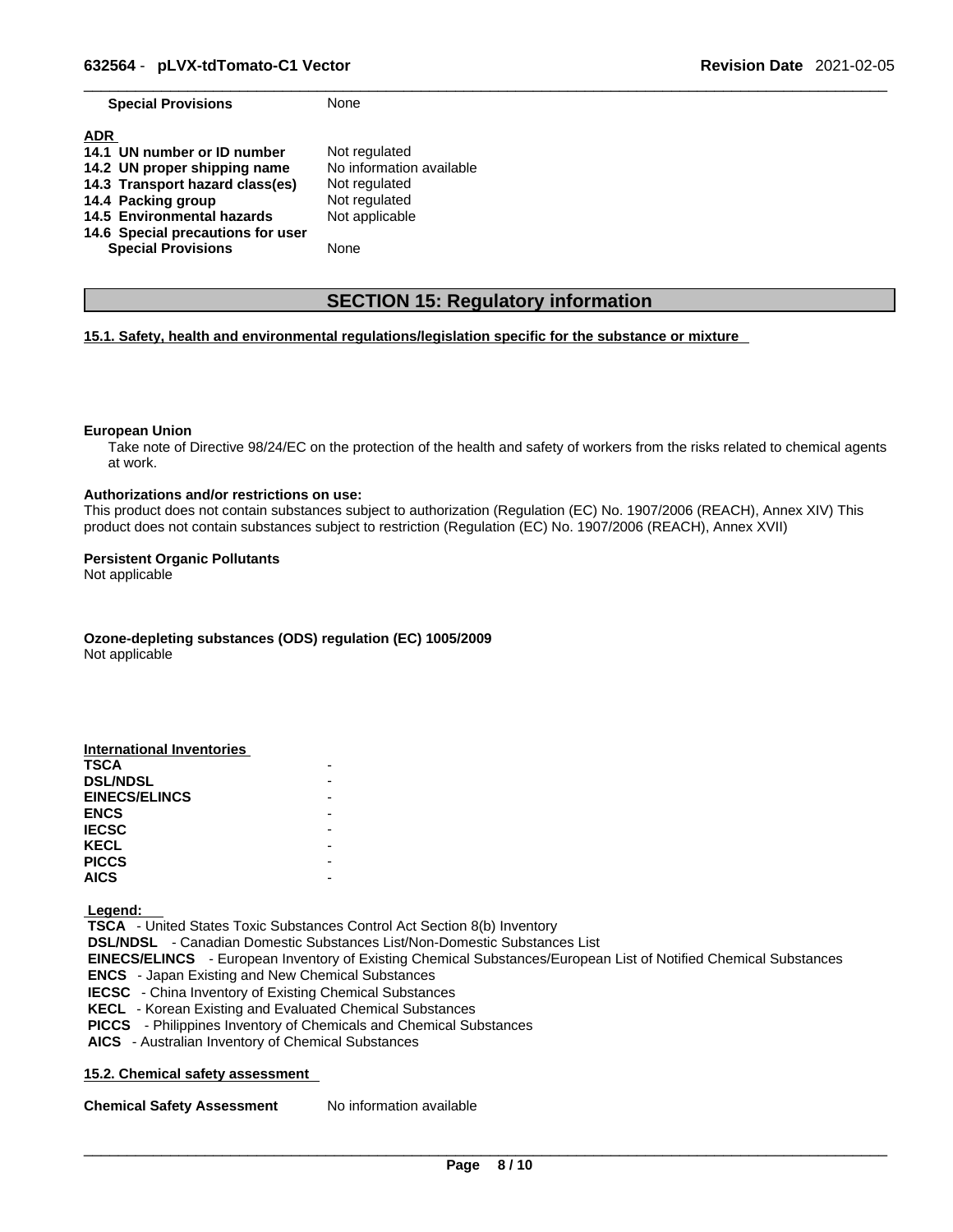# **SECTION 16: Other information**

#### **Key or legend to abbreviations and acronyms used in the safety data sheet**

#### **Legend**

SVHC: Substances of Very High Concern for Authorization:

# **Legend Section 8: EXPOSURE CONTROLS/PERSONAL PROTECTION**

| TWA     | Time weighted average | STEL | Short term exposure limit |
|---------|-----------------------|------|---------------------------|
| Ceiling | Maximum limit value   |      | Skin designation          |

| Method Used                |
|----------------------------|
| Calculation method         |
| Calculation method         |
| <b>Calculation method</b>  |
| <b>Calculation method</b>  |
| <b>Calculation method</b>  |
| <b>ICalculation method</b> |
| <b>Calculation method</b>  |
| Calculation method         |
| Calculation method         |
| Calculation method         |
| <b>Calculation method</b>  |
| <b>Calculation method</b>  |
| Calculation method         |
| <b>Calculation method</b>  |
| <b>Calculation method</b>  |
| <b>Calculation method</b>  |
| <b>ICalculation method</b> |
| Calculation method         |
|                            |

#### **Key literature references and sources for data used to compile the SDS**

Agency for Toxic Substances and Disease Registry (ATSDR) U.S. Environmental Protection Agency ChemView Database European Food Safety Authority (EFSA) EPA (Environmental Protection Agency) Acute Exposure Guideline Level(s) (AEGL(s)) U.S. Environmental Protection Agency Federal Insecticide, Fungicide, and Rodenticide Act U.S. Environmental Protection Agency High Production Volume Chemicals Food Research Journal Hazardous Substance Database International Uniform Chemical Information Database (IUCLID) Japan GHS Classification Australia National Industrial Chemicals Notification and Assessment Scheme (NICNAS) NIOSH (National Institute for Occupational Safety and Health) National Library of Medicine's ChemID Plus (NLM CIP) National Library of Medicine's PubMed database (NLM PUBMED) National Toxicology Program (NTP) New Zealand's Chemical Classification and Information Database (CCID) Organization for Economic Co-operation and Development Environment, Health, and Safety Publications Organization for Economic Co-operation and Development High Production Volume Chemicals Program Organization for Economic Co-operation and Development Screening Information Data Set World Health Organization

#### **Revision Date** 2021-02-05

#### **This safety data sheet complies with the requirements of Regulation (EC) No. 1907/2006**

#### **Disclaimer**